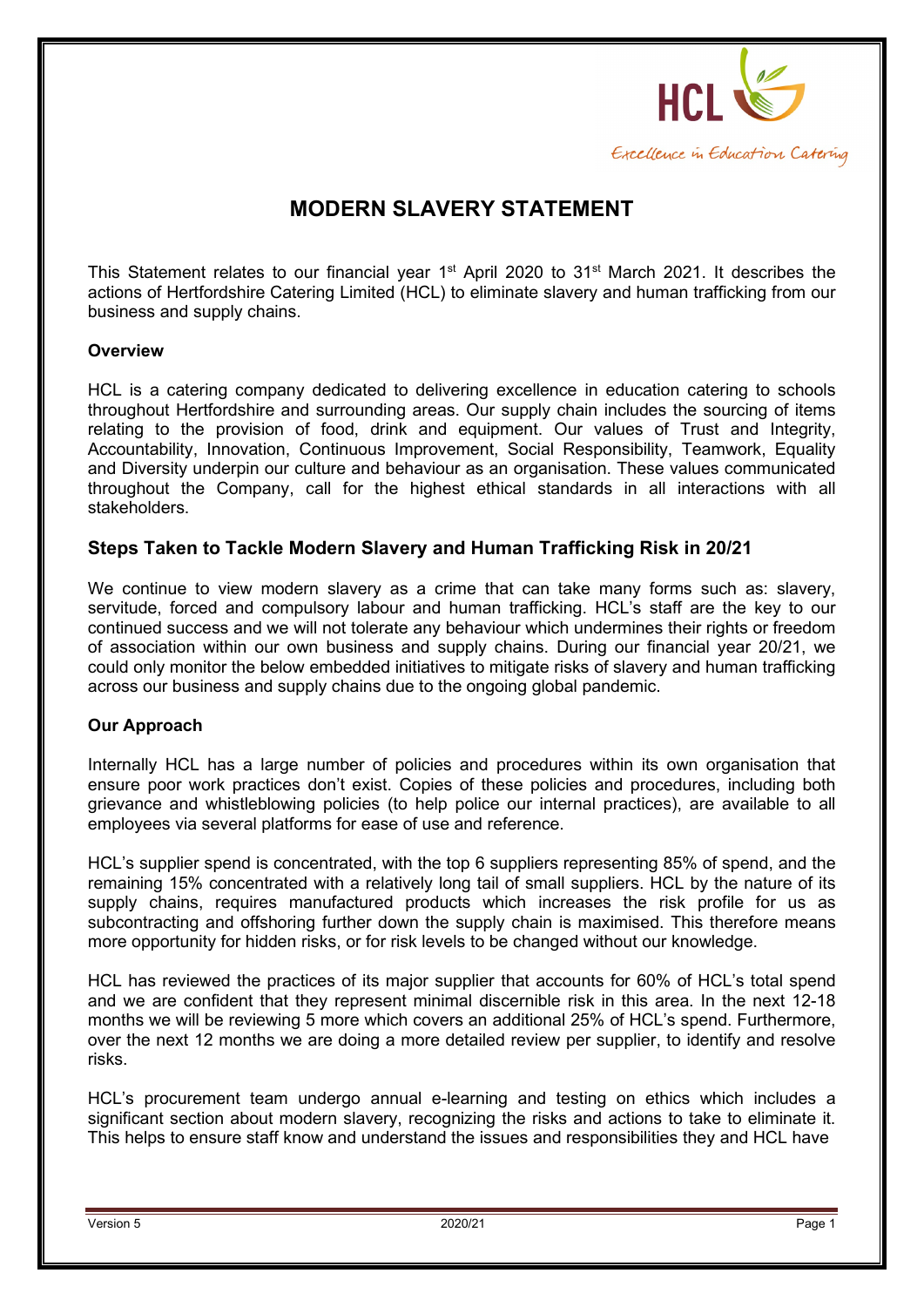in this matter. Our staff are listed on the CIPS Ethical Register of those who have completed the ethics E-learning and test since 2016.

#### **Our Suppliers**

HCL has three high-level commodity categories which covers the majority of our supply chain food, non-food, IT and equipment. The identified risks are in these 3 categories.

- **Food**  Our major food supplier which represents 60% of HCL's spend is committed to working with its suppliers to build greater transparency within its supply chains. This includes meeting the standards set out in the supplier's ethical trading policy in addition to the principles of the Ethical Trading Initiative and relevant International Labour Organisation standards and Conventions. Their supply chains are expected to meet as a minimum, the supplier trading policy and are subject to due diligence checks.
- **Non-Food**  Our suppliers in this category are smaller organisations with turnover below £36m. Since the legislation does not apply, we encourage our suppliers to be open and transparent about their recruitment practices, policies and procedures in relation to modern slavery and to take steps that are consistent and proportionate with their sector, size and operational capacity.
- **IT and Equipment**  given the close control of supply chains by the major equipment brands and lack of transparency, coupled with HCL's very small spend, we have a very limited leverage but we will try to influence where we can.

#### **Our Performance Indicators**

We use the following key performance indicators to measure how effective the above steps have been, to ensure that slavery and human trafficking is not taking place in our business or supply chain:

- **Reporting and whistleblowing** we actively promote and encourage employees to report any activity they believe to be unlawful and/or in breach of HCL's policies, code of conduct and/or standards. A free, anonymous and confidential 24-hour telephone line is available to all employees, details of which are in our Employee Handbook.
- **Supplier Engagement** ongoing monitoring, collaboration and engagement with key suppliers to help identify key areas of risk within the supply chain in the next 12-18 months.
- **Ongoing Training** HCL will continue to apply a self-regulated approach by raising awareness of individual staff members to modern slavery and inhumane issues across the organisation.

### **Responsibility**

The Board of Directors has strategic oversight and accountability for ensuring this statement is up to date, and accurately reflects HCL's actions and initiatives to tackle and comply with our legal and ethical obligations, and that all those under our control comply with it.

The Quality and Assurance Officer has primary and day –to-day responsibility for implementing this policy, monitoring its use and effectiveness, dealing with any queries about it, and auditing internal control systems and procedures to ensure they are effective in countering modern slavery.

Management at all levels are responsible for ensuring those reporting to them understand and comply with these actions.